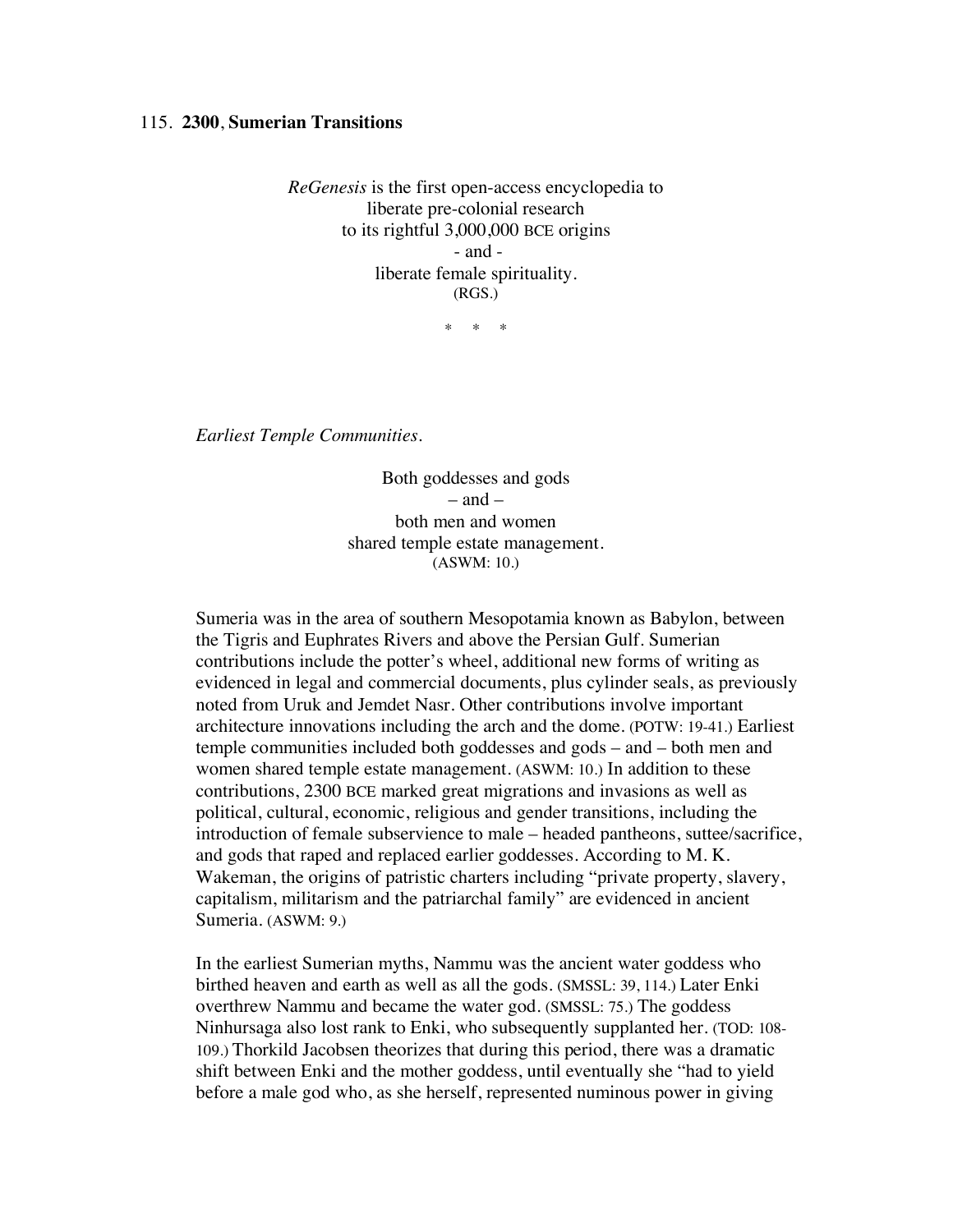form and giving birth, the god of the fresh water, Enki/Ea." (NON: 294.) The goddess An (TOD: 137), was supplanted by the god An, who took her name as well as her power. (TOD: 95-96.) Inanna was demoted to the goddess of prostitutes. This period also introduced the rape of prepubescent goddess Ninlil by the god Enlil. \* (SHCC: 146.)

\* Enlil, was king of all lands and father of all the gods. (KSH: 224.)

Subsequently, primordial sea goddess Tiamat became the goddess of chaos in the Babylonian epic of *Enuma Elish* in which the king could only take power, following the annual destruction of Tiamat at the New Year. According to Jacobsen such events in Sumerian mythology were based on actual cultural transitions. (PDAM: 164.) (Various dating considerations for Tiamat in *Re-Genesis* include BCE entries: 2300, Sumerian Transitions; 2000, Babylonian Mythology; 1650, Hurrians and Goddess Tiamat; and 668-626, Sumerian Mythology. Baring and Cashford suggest 1848 BCE. (MG: 275.))

What emerged was an acceleration of competitive confrontations for power in the form of wealth, land, commodities, trade routes, and females. As warfare became a primary concern, open villages gave way to fortifications and walled cities. Gender and class hierarchies emerged, female (but not male) monogamy was institutionalized and women became financially dependent on male ownership. "The imposition of monogamy on women only, probably institutionalized patrilineal inheritance and descent, patrilocal residence and the patriarchal family (PPSF: 64)." Women's beating was legalized, and tombs give evidence of increased human sacrifice, including the wife of the deceased. Also, women could no longer hold positions in the assembly at Uruk and property ownership became restricted. The reduced position of women is particularly apparent in the decree of *Urukagina's Code*: "The woman who has sinned by saying something to a man which she should not have said ... must have her teeth crushed with burnt bricks." (SHCC: 322.) (TOD; NON; SHCC; SMSSL; PDAM; MOTAW; PPSF; WITCS; MG.)

Along with the introductions of patristic codified charters in the *Urukagina's Code*, were increased warfare, walled cities, class hierarchies, and patrilineal inheritance (primogeniture). John Lamb Lash says that the transition from matristic to patristic ideology actually started in Mesopotamia as early as 3500 BCE. For a further discussion on the suggested Kurgan origins, see the ramifications of the Volga and North Pontic Kurgan intrusions into Old Europe entry: (RGS: 4400-2500, Kurgan Invasions Bring Catastrophic Destruction to Old Europe).

Originating as a political system in Mesopotamia around 3500 BCE, patriarchy assumed a distinct religious profile in the legend of Abram, the son of a Sumerian priest from Ur. Abraham, as he came to be known, is the founding patriarch of the mainstream redemptive religions, Judaism, Christianity and Islam. Whatever the complex factors behind its rise, patriarchy in the Middle East came to be formulated in the social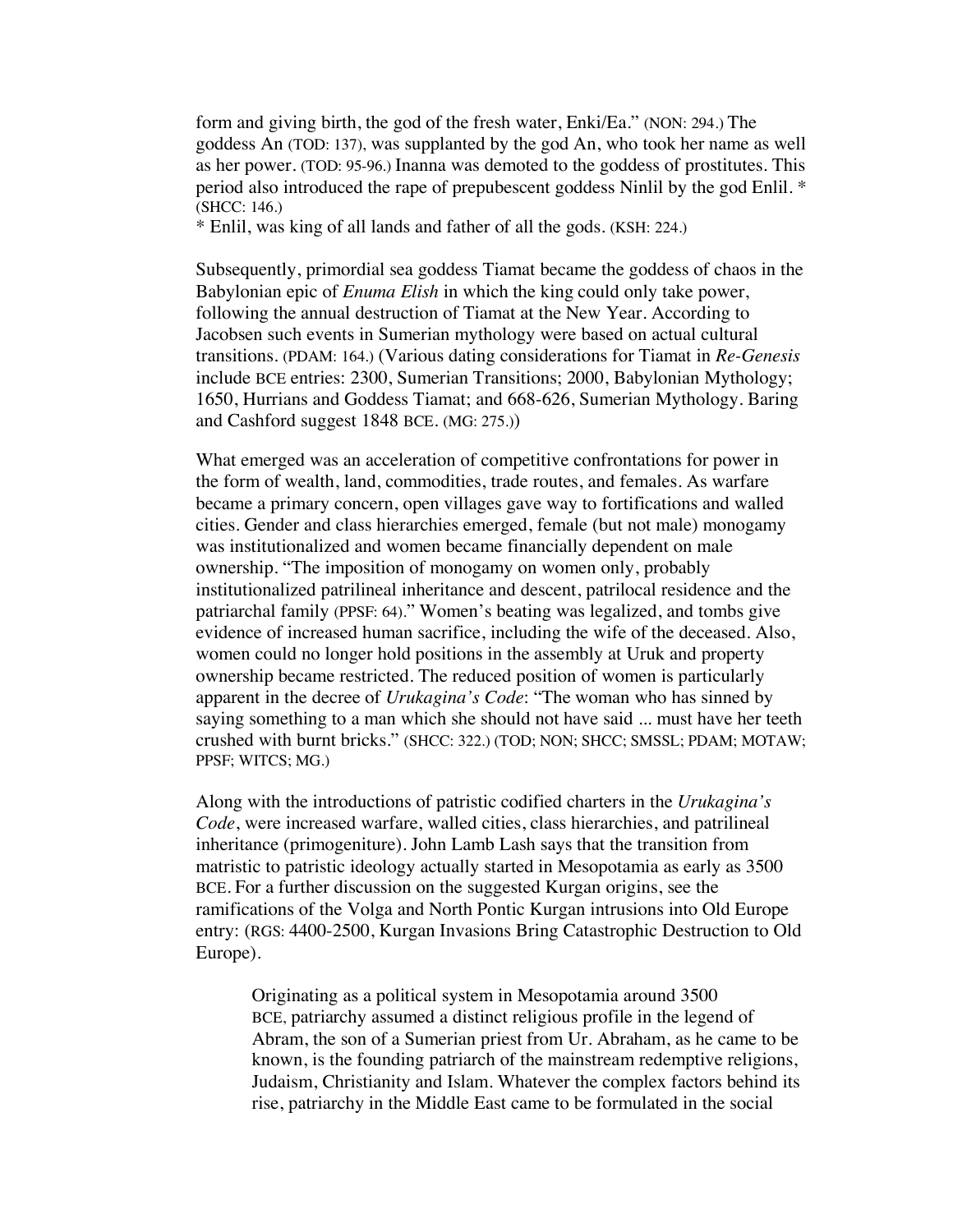control system of theocracy, government by the gods or descendants of the gods. The patriarch Abraham is never said to be divine, of course, but as the biblical narrative unfolds the weird theological mutation of human divinity gradually emerges (NHI: 58).

Lerner compares Sumerian creation/life – giving myths with Mother – Womb myths from Egypt and Greece.

In Egyptian mythology the primeval ocean, the goddess Nun, gives birth to the sun – god Atum, who then creates the rest of the universe. The Sumerian goddess Nammu creates parthenogenetically the male sky – god An and the female earth – goddess Ki. In Babylonian myth the goddess Tiamat, the primeval sea, and her consort give birth to gods and goddesses. In Greek mythology, the earth – goddess Gaia [Gaea] (MGA: 33), in a Virgin birth, creates the sky, Uranos. The creation of humans is also ascribed to her. In the Assyrian version of an older Sumerian myth the wise Mami (also known as Nintu), 'the mother – womb, the one who creates mankind,' fashions humans out of clay, but it is the male god Ea 'who opened the navel' of the figures, thus completing the life – giving process. In another version of the same story, Mami, at the urging of Ea, herself finished the creative process: 'the Mother – Womb, the creatress of destiny/in pairs she completed them. ... The forms of the people Mami forms' (TCOP: 149, n. 16).

Further research of Lerner's summary:

- Benko, Stephen. *The Virgin Goddess: Studies in the Pagan and Christian Roots of Mariology*. Leiden, Netherlands: E. J. Brill, 1993. (TVG.)
- Diakonoff, I. M. "Women in Old Babylonia not under Patriarchal Authority." *Journal of the Economic and Social History of the Orient 29.3 (Oct.*  1986): 225-238. (WOB.)
- Frymer-Kensky, Tikva Simone. *In the Wake of the Goddesses: Women, Culture, and the Biblical Transformation of Pagan Myth*. New York, NY: Free Press, 1992. 45-57. (WOTG.)
- Gadotti, Alhena. "Portraits of the Feminine in Sumerian Literature." *Journal of the American Oriental Society* 131.2 (Apr.-Jun. 2011): 195-206. (PFS.)
- Jacobsen, Thorkild. "Notes on Nintur." *Orientalia* 42 (1973): 294. (NON.)
- Kramer, Samuel Noah. *Sumerian Mythology: A Study of Spiritual and Literary Achievement in the Third Millennium B.C.* Philadelphia, PA: University of Pennsylvania Press, 1972. (SMSSL.)
- Lerner, Gerda. *The Creation of Patriarchy.* Oxford, England: Oxford University Press, 1986. 154-9. (TCOP.)
- Meier, Samuel A. "Women and Communication in the Ancient Near East." *Journal of the American Oriental Society* 111.3 (Jul.- Sep. 1991): 540-547. (WAC.)
- Pritchard, James Bennett. *The Ancient Near East; An Anthology of Texts and Pictures*. Princeton, NJ: Princeton University Press, 1958. (ANE.)
- Puhvel, Jaan. *Comparative Mythology*. 1987. Baltimore, MD: Johns Hopkins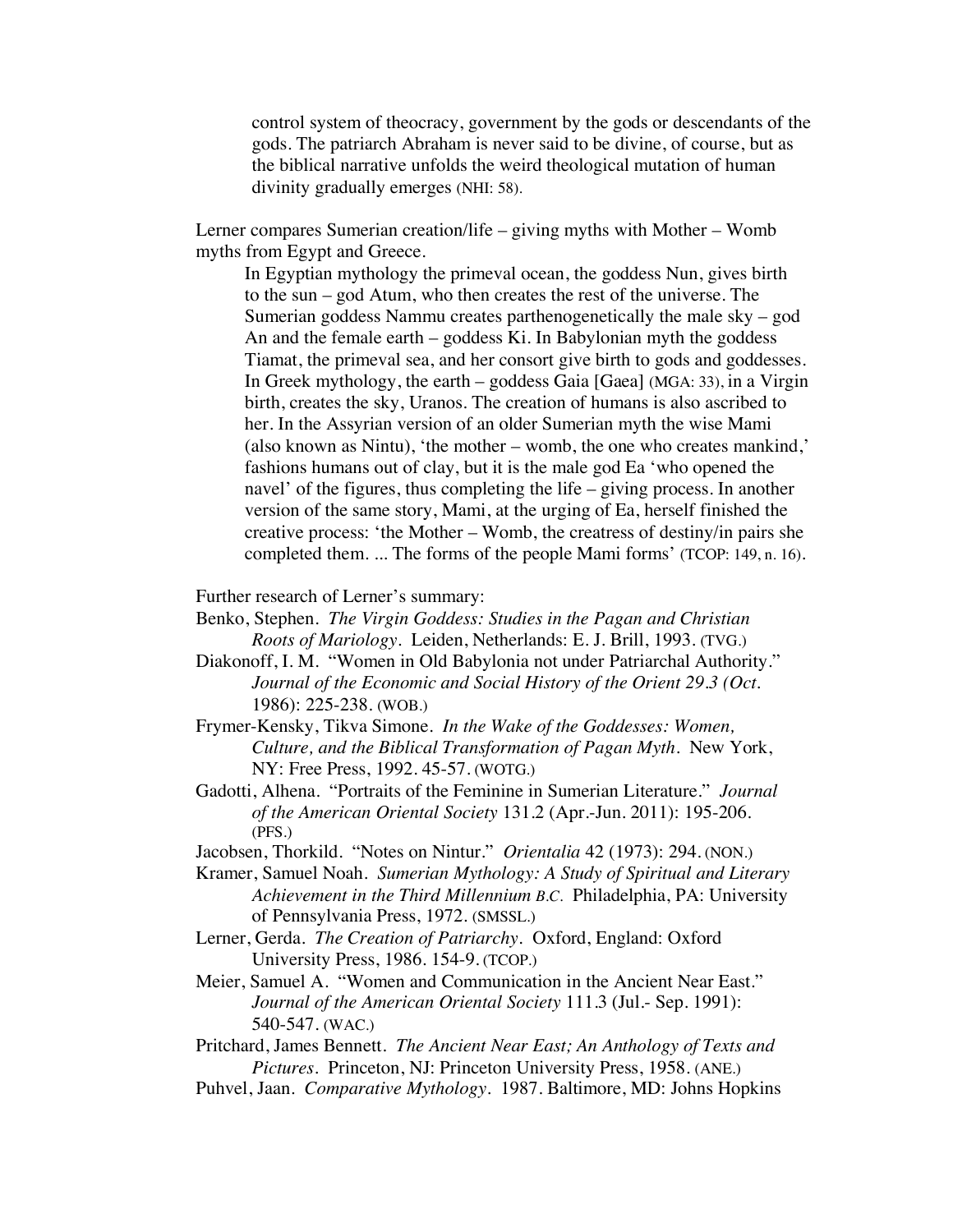University Press, 1993. (CM.)

Wakeman, Mary K. "Ancient Sumer and the Women's Movement: The Process of Reaching Behind, Encompassing and Going Beyond." *Journal of Feminist Studies in Religion* 1.2 (Fall 1985): 9-27. (ASWM.)

Given numerous translations, interpretations, and discoveries there are various dating considerations for myths and tablets in this entry, including *Enuma Elish* 1600-1100 BCE with roots that may reach back to the 2300 BCE Ziusudra tablets. Just as there are varying accounts of creation in the Bible, so also do the Mesopotamian accounts to which they relate differ. There are three Mesopotamian stories dealing with the creation, the flood and the 'fallen,' or more properly, limited, state of humankind. These are *Adapa, Atrahasis*  and *Enuma Elish.* In addition to these, motifs scattered through the epic of *Gilgamesh* impinge on the creation, the flood and the mortality of Humans. (SOTB: 32.)

Of particular importance in reviewing these myths is their evidence of conscious reworking of religious material to suit political goals. While we do not have the original autographs of either the books of the Bible or the documents from which they were drawn, we *do* have the originals of the Sumerian and Babylonian works inscribed on baked clay tablets, and these stretch over a period of literally thousands of years. With the rise of the city of Babylon, first to preeminence and then to over lordship of the Mesopotamian city states, the material from *Atrahasis* and the Sumerian creation stories was altered in the *Enuma Elish* to make Marduk, the patron deity of Babylon and originally a minor deity, into the king of the gods. In Assyrian editions of the epic Ashur, patron deity of that nation, displaced Marduk as the hero and the new chief god. What material was not considered so sacrosanct that it could not be changed to fit a political agenda. Indeed, since politics and religion were united, political agendas *required* religious change, and religious change was inherently political (SOTB: 32-33).

Further research and discussions on myths, epics, and tablet dating challenges: Baring, Anne, and Jules Cashford. *The Myth of the Goddess: Evolution of an* 

*Image*. London, England: Viking, 1991. 175-224 (MG.)

- Callahan, Tim. *Secret Origins of the Bible.* Altadena, CA: Millennium Press, 2002. (SOTB.)
- Campbell, Joseph. *The Masks of God: Occidental Mythology.* Harmondsworth, England: Penguin Books, 1984. 80-81. (MOG.)
- Dalley, Stephanie. *Myths from Mesopotamia: Creation, the Flood, Gilgamesh, and Others*. Oxford, England: Oxford University Press, 1989. 228-229. (MFMC.)
- Kramer, Samuel Noah. *From the Poetry of Sumer*. Berkeley, CA: University of California, 1979. (FPS.)
- Long, Asphodel. "The Goddess in Judaism: An Historical Perspective." *The*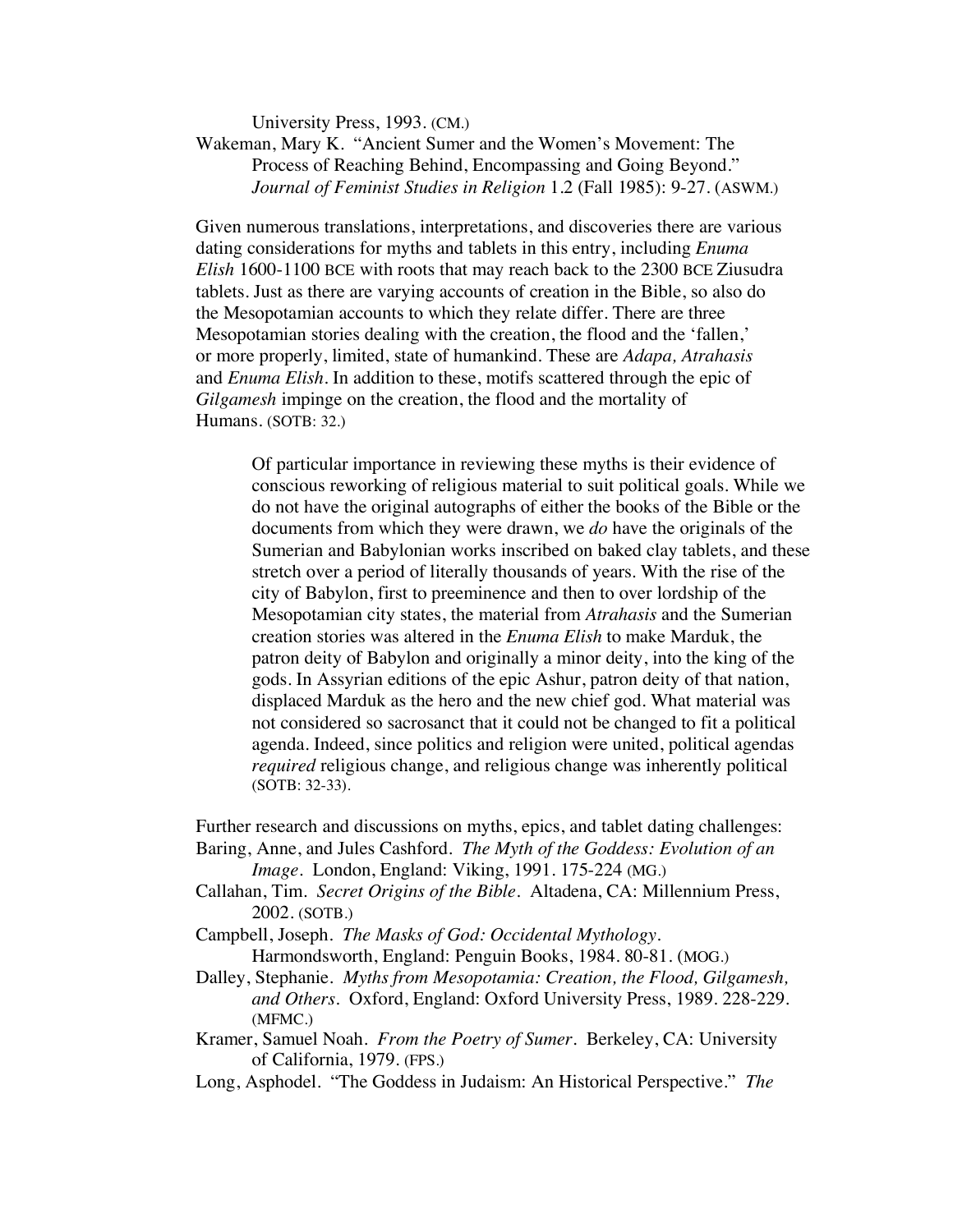*Absent Mother: Restoring the Goddess to Judaism and Christianity.* Ed. Alix Pirani. Hammersmith, London, England: Mandala, 1991. 34-46. (GJ.)

- Nilson, Sherrill V. *Gilgamesh in Relationship: A Feminist, Kleinian Hermeneutic of the Contemporary Epic.* Diss. CIIS, 2000. Ann Arbor, MI: ProQuest/UMI, 2000. (Publication No. AAT 9992393.) (GIR.)
- Sandars, N. K. *Epic of Gilgamesh: An English Version with an Introduction.* Harmondsworth, England: Penguin Books, 1971. (EOG.)
- Shryock, Andrew, Daniel L. Smail, and Timothy K. Earle. *Deep History: The Architecture of Past and Present*. Berkeley, CA: University of California Press, 2011. (DH.)
- Stanton, Elizabeth C. *The Woman's Bible*. Seattle, WA Coalition Task Force on Women and Religion, 1974. (TWB.)
- Starhawk. *Truth or Dare: Encounters with Power, Authority, and Mystery.* San Francisco, CA: Harper & Row, 1987. 32-40. (TDE.)

Further research on the position of women: 2400, Sumerian Women in the Akkadian Period. (RGS.)

Further research on mother – rite to father – right savior  $*$  God transitions: 92,000, Qafzeh or Kafzeh Cave and Ochre Symbolism; 4400-2500, Kurgan Invasions; 4400-2500, Olympus Hera; 4000-3000, Egypt, Africa, and Cathedra Goddesses; 3000-2780, Egyptian Bronze Age; 2686-2181, Old Kingdom Egypt (2600 Fifth Dynasty); 2600-1100, Late Indo-European Bronze Age; 2370-2316, Akkadian Enheduanna and Inanna's Hymns; 2300-2100, Edfu Egypt; 1580, Zeus; 1450-1260, Hattusa and Yazilikaya, Anatolia; 1100-800, Iron Age; 1100-800, Mediterranean Dark Ages; 1000, Double Goddess Transition; 700-550, Apollo at Delphi and Didymaion; 668-626, Sumerian Mythology; 587-500, Demise of Sumerian and Babylonian Goddesses; 323-30, Kom Ombo Temple; and 305-30, Esna Temple. (RGS.) (Also see CE entries: 325, Council of Nicaea and Goddesses and Gods; 431, Council of Ephesus and Virgin Mary, Anatolia; 570, Mohammed's Birth; and 1207-1273, Rumi and Mother.) (RG.) \* Soteriology: study of God's salvation and ontological concepts of female evil.

The following speaks to the theory that *mankind* is not a one size fits all. Over the centuries, there has been a historic shift to a culture and society in which half of the population (*females)* are traditionally regarded as: politically; philosophically; psychologically; professionally; theologically; spiritually; academically; scientifically; sexually; biologically and etc. inferior or less than the other half. (MHE: 150.)

The repercussions of this shift in the symbolic plane can be seen NOT only in the division of male gods from female gods, but also in the separation of sky from earth, of mind from body, of spirituality from sexuality. Incorporated into the mainstream of Greek thought and later crystallized in the philosophical writings of Plato, these ideas then pass via Neoplatonism into Christian theology and contribute to the symbolic worldview, which is still dominant in western [global] society today. From this early Greek Geometric period onwards, European culture ceases to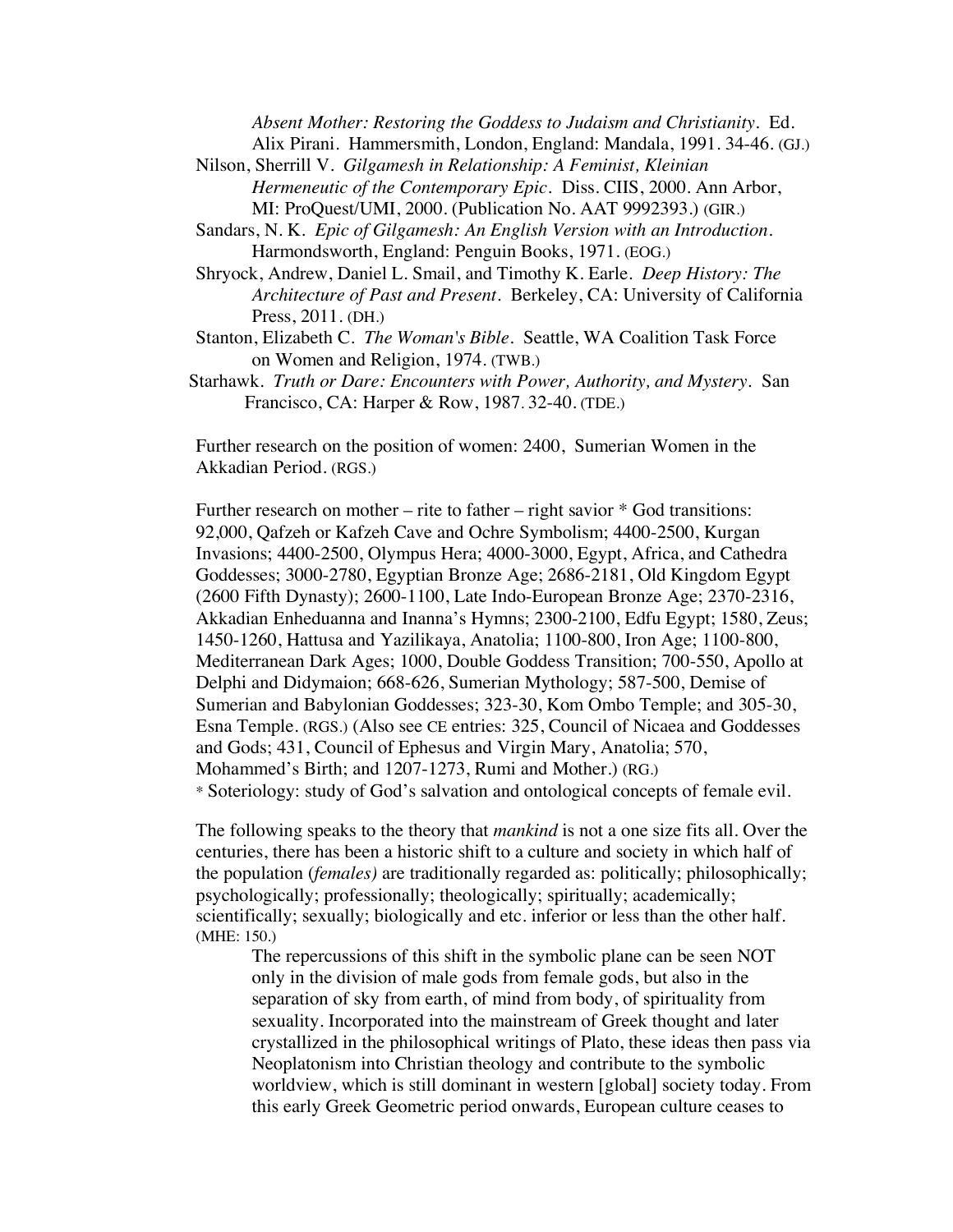offer the imaginative vocabulary for any human being, female or male, to experience themselves as whole and undivided **(**MHE: 150).

This hierarchical dis-order is discussed at length throughout *Re-Genesis* including BCE entries: 4400-2500, Olympus Hera; 3100-2600, Proto Bronze Age Crete, Writing, and Heroes; 3000-1450, Gournia; 2500, Inanna, Holder of the Me; 2400, Sumerian Women in the Akkadian Period; 2400, Lilith and Eve; 2300, Sumerian Transitions; 1750, Hammurabian Dynasty, Babylon, Ishtar, and Inanna; 1580, Zeus; 1100-800, Iron Age; 1000, Gods; 800-500, Archaic Greek Age; 587-500, Demise of Sumerian and Babylonian Goddesses; 500-400 Classical Greek Era and Leading Male Authors; 384-322, Aristotle's Theory of Rational Male Dominance; and First Century BCE-Sixth Century CE, Summary of Female Catholic Priests and Synagogue Leaders. (RGS.)

Further research on writing plus Vinca – and – Tisza sacred script: 5500-5000, Old European Writing Examples from Sicily; 5500-5000, Old European Writing Examples from Sicily; 5400-3200, Ancient Aphrodite: Chalcolithic or Copper Age; 5300-4300, Climactic Phase and Script in Old Europe; 5000-4900, Inanna, Uruk, and Mesopotamia; 3400-2900, Mesopotamian Writing from the Protoliterate Period; 3100-2600, Proto Bronze Age Crete, Writing and Heroes; 3000-2000, Anatolia; 3000, First Dynasty, Egypt; 2000-1450, Middle Bronze Age Crete; 2000, Asherah; 1900-1800, Dawning of the African Alphabet and Egyptian Aniconic Goddess Triangle; 1600, Mycenaeans Dominant on Greek Mainland; 1100-800, Iron Age; 1100-800, Mediterranean Dark Ages; 668-626, Sumerian Mythology; and 500-400, Classical Greek Era and Leading Male Authors. (RGS.)

Further Inanna research: 5000-4900, Inanna in Uruk, Mesopotamia; 4000, Sumer, Mesopotamia, and Mythologems; 2500, Inanna, Holder of the Me; 2400, Lilith and Eve; 2370-2316, Akkadian Enheduanna and Inanna's Hymns; 2000, Babylonian Mythology; 1800, Re-Visioning Goddess Sarah and Abraham; and 1750, Hammurabi Laws, Babylon, Ishtar, and Inanna. (RGS.)

IMAGE: MAP: NEAR EAST. SLIDE LOCATION MAPS, SHEET 1, ROW 3, SLEEVE 2, SLIDE #28, BCE. IT\_MAP\_S1\_R3\_SL2\_S28.jpg SHOT ON LOCATION: METROPOLITAN MUSEUM OF ART: NEW YORK, NY. NOTE 1: FIELDWORK PROJECT 2002.

IMAGE: EUPHRATES RIVER: BABYLONIA. IMAGE: © GSA. DESCRIPTION: EUPHRATES RIVER ABOVE THE PERSIAN GULF, BABYLONIA. SLIDE LOCATION NEAR EAST, SHEET 8, ROW 3, SLEEVE 3, SLIDE #2, BCE. CU\_NEA\_S8\_R3\_SL3\_S2.jpg LOCATION: EUPHRATES RIVER: BABYLONIA. NOTE 1: FIELDWORK PROJECT.

IMAGE: CAKE OR BREAD WITH PRESUMED CUNEIFORM SCRIPT: MESOPOTAMIA. PHOTO: © GSA. DESCRIPTION: PRESUMED MESOPOTAMIAN SCRIPT (CUNEIFORM) ON WHAT MAY BE CAKE OR BREAD FOR THE QUEEN OF HEAVEN, ISHTAR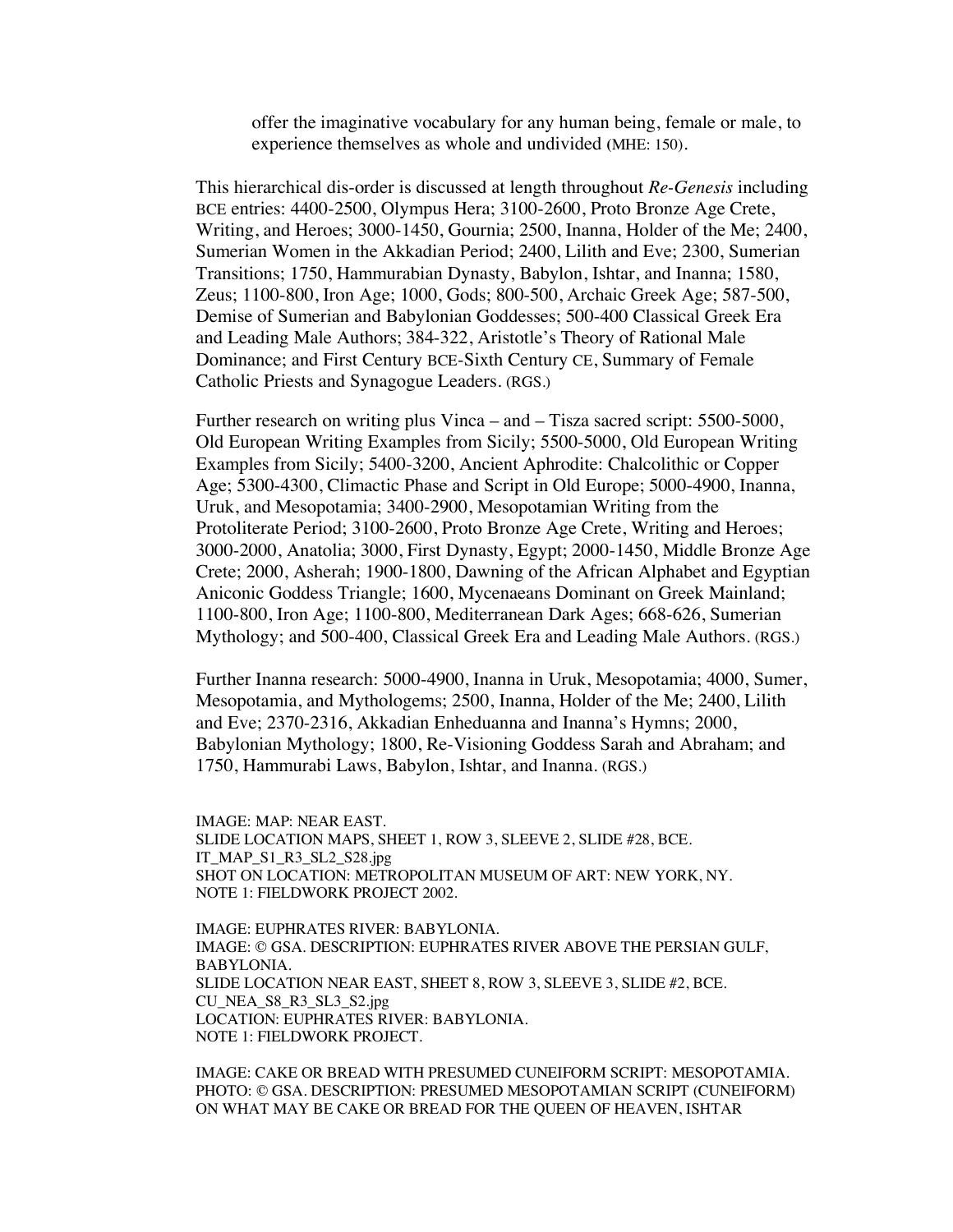(INANNA).

SLIDE LOCATION NEAR EAST, SHEET 11, ROW 4, SLEEVE 1, SLIDE  $#14E, 2^{\infty}$  MIL. BCE.

CU\_NEA\_S11\_R4\_SL1\_S14E.jpg

SHOT ON LOCATION: MUSÉE DU LOUVRE: PARIS, FRANCE.

NOTE 1: ISHTAR BREAD/CAKE. "O ISHTAR I HAVE MADE A PREPARATION OF MILK, CAKE GRILLED BREAD AND SALT, HEAR ME AND BE KIND (VKB: 101-122; CDBL:  $124$ )."

NOTE 2: FIELDWORK PROJECT 1980-1989.

IMAGE: ENKI IN THICKET: UR, IRAQ. PHOTO: © GSA. DESCRIPTION: ENKI IN THICKET; ROYAL GRAVES AT QUEEN'S TOMB: UR, IRAQ. SLIDE LOCATION NEAR EAST, SHEET 1A, ROW 2, SLEEVE 2, SLIDE #30, c. 2500 BCE. CU\_NEA\_S1A\_R2\_SL2\_S30.jpg SHOT ON LOCATION: BRITISH MUSEUM: LONDON, ENGLAND. NOTE 1: FOR ENKI PHOTO INFO. SEE (MG: 210, FIG. 26) FOR A CORRESPONDING IMAGE; ALSO UNIVERSITY OF PENNSYLVANIA MUSEUM OF ARCHAEOLOGY AND ANTHROPOLOGY. NOTE 2: FIELDWORK PROJECT 2002.

IMAGE: ANCIENT CUNEIFORM SCRIPT: MARDUK'S TEMPLE, BABYLON. PHOTO: © GSA. DESCRIPTION: BOUNDARY STONE FROM MARDUK'S BABYLON TEMPLE INC. PROTECTIVE SPREAD EAGLE (ANZU?) ABOVE FATHER AND SON, BOTH TEMPLE PRIESTS. BABYLONIAN SCRIPT (CUNEIFORM) ATTESTS TO LAND RIGHTS AND JUDGMENTS PLUS KUDURRU CURSES.

SLIDE LOCATION NEAR EAST, SHEET 11, ROW 1, SLEEVE 4, SLIDE #4, 900-800 BCE. CU\_NEA\_S11\_R1\_SL4\_S4.jpg

SHOT ON LOCATION: BRITISH MUSEUM: LONDON, ENGLAND. NOTE 1: THE GOD MARDUK WAS REQUESTED BY THE ASSEMBLY TO CRUSH AND DESTROY TIAMAT, SHE WHO WAS THE BEGETTER OF ALL BEINGS. (PPSF: 63.) (PPSF: 60-65.)

NOTE 2: FIELDWORK PROJECT 2002.

IMAGE: SERPENT – DRAGON TIAMAT ON ISHTAR'S GATE: MESOPOTAMIA. PHOTO: © GSA. DESCRIPTION: UPPER REGISTER INC. RELIEFS OF TIAMAT WITH SERPENT TAIL AND UNICORN BROW ON ISHTAR'S GATE, RE. BABYLON CREATION EPIC, *ENUMA ELISH*.

SLIDE LOCATION NEAR EAST, SHEET 6A, ROWS 1, SLEEVE 3, SLIDE #35, 604-562. BCE.

CU\_NEA\_S6A\_R1\_SL3\_S35.jpg

SHOT ON LOCATION: ISTANBUL ARCHAEOLOGICAL MUSEUM: ISTANBUL, TURKEY. NOTE 1: "THE ASSEMBLY ASKS THE GOD MARDUK TO DESTROY THE GODDESS TIAMAT – THE ORIGINAL PROGENITOR AND CREATOR OF ALL (PPSF: 63) (PPSF: 60- 65)."

NOTE 2:

ALTHOUGH BABYLONIAN/MESOPOTAMIAN MARDUK WAS APPARENTLY THE FIRST GOD TO CONQUER THE DEITY TIAMAT AND THEN CLAIM VICTORY OVER THE MOTHER GODDESS AND MATERNAL LINEAGE, OTHER GODS ALSO STRUGGLED FOR SIMILAR SUPREMACY IN PERSIA, INDIA, ANATOLIA, CANAAN, GREECE AND EGYPT (MG: 275; RGS). (SOURCE: ENTRY ABOVE.)

NOTE 3: FIELDWORK PROJECT 1986.

IMAGE: INANNA'S TEMPLE: URUK, BABYLON. PHOTO: © GSA. DESCRIPTION: INANNA'S TEMPLE, URUK.